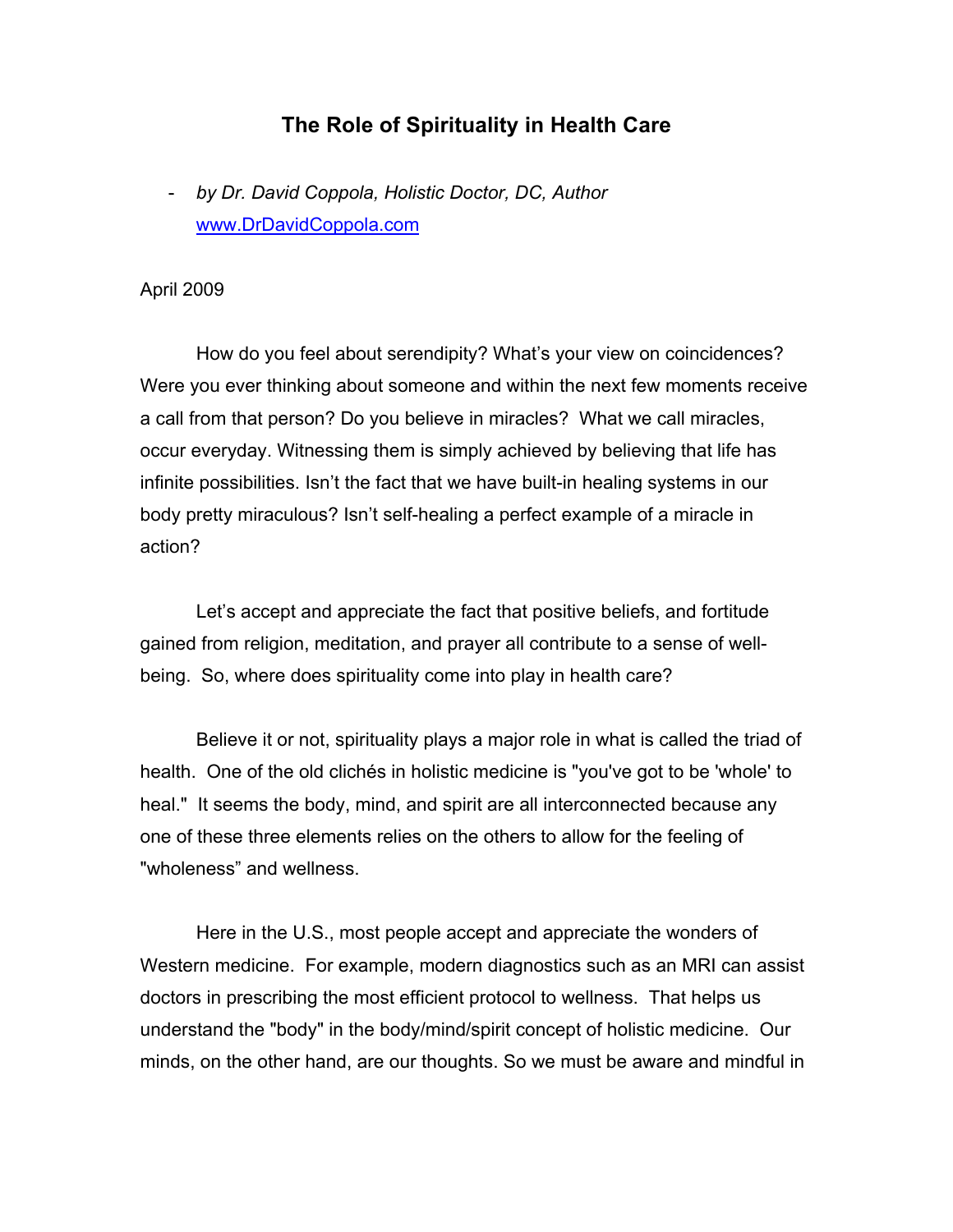order to be disciplined and maintain a healthy lifestyle. That sometimes takes a good psychologist or possibly a "life coach."

So what about "spirit" in the body/mind/spirit philosophy?

One may define spirit as the way you find purpose, hope, joy and inner peace in your life. Many people find spirituality from religion, meditation, and prayer. Others are inspired to find it through music, art or connecting with nature. One way to access your spiritual being is to concentrate on your passions in life, or the things and people you really love. One question you may ask yourself is, "what really lights my fire?"

At this point you may be wondering… okay, so how can I improve my "spiritual" well-being to help overcome my health concern? First, you may want to start by identifying the things in your life that give you a sense of peace, comfort, strength, and connectedness to the divine. Next, set aside time everyday to free your mind from mundane life and do the things that enrich you spiritually. These may include meditating, singing or chanting, reading inspirational books, doing volunteer work, taking nature walks. Finally, look into living the "dharma" of yoga or study Asian philosophy, e.g. Buddhism, Zen Buddhism, Taoism, or Hinduism.

There are several techniques available to us when looking to master the game of life, and in particular, better understand how to improve your spiritual health. I like the LifeLine Technique<sup>®</sup>. The LifeLine Technique<sup>®</sup> is a lifechanging integrative healing system used to evaluate your body, mind and spirit. It uses muscle testing to identify the emotional, biochemical, structural and spiritual imbalance of a symptom.

For several thousand years it has been known in the East that "love" is the universal healing vibrational frequency. But how do we tune into that channel? The LifeLine Technique<sup>®</sup> "entrains" the bodymind to vibrate on love and